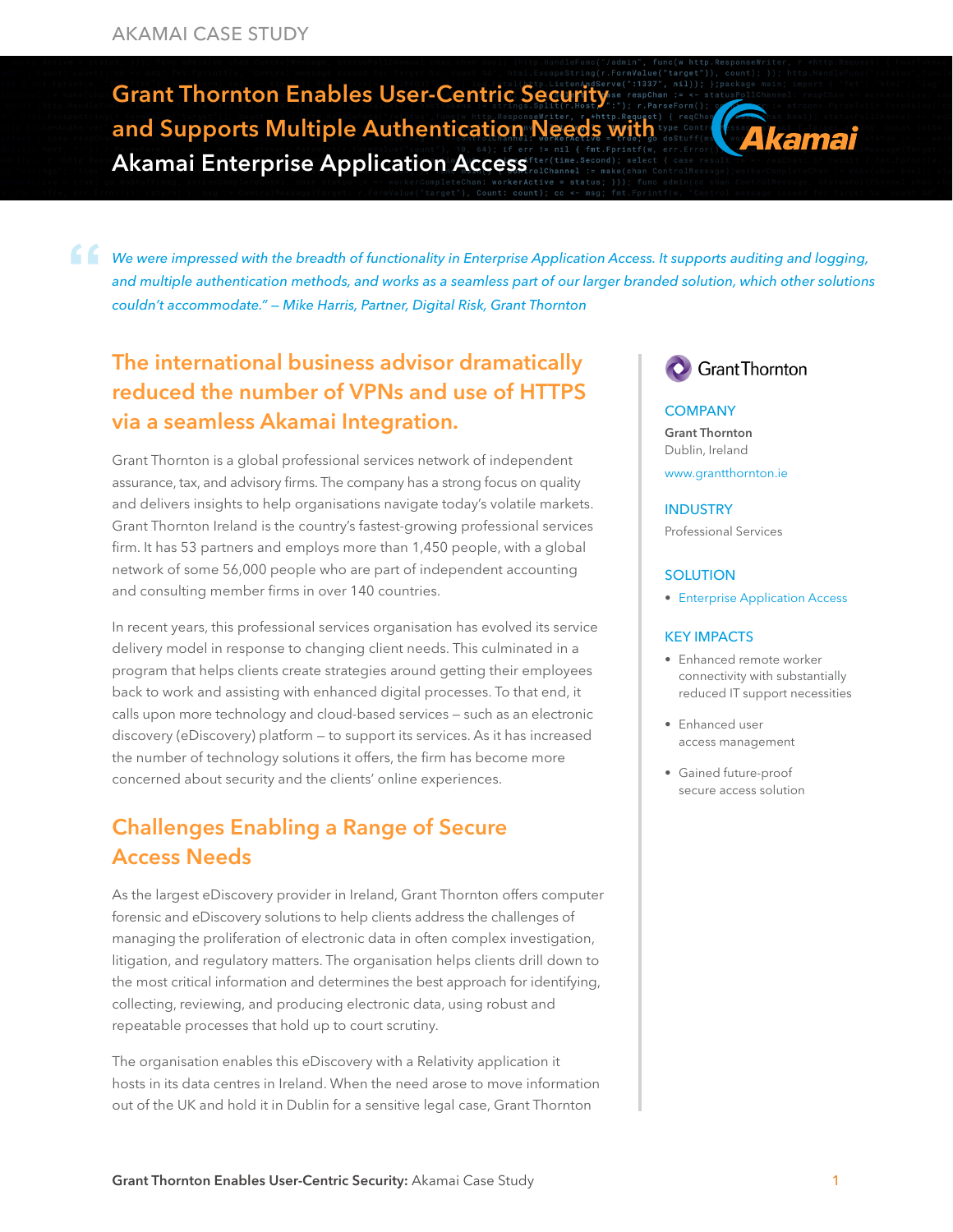# Grant Thornton Enables User-Centric Security and Supports Multiple Authentication Needs with Akamai Enterprise Application Access

realised it needed an easier and more secure way to grant legal teams and court officials access to the Relativity application.

According to Mike Harris, Partner, Digital Risk for Grant Thornton, "The technologies we use ensure our eDiscovery platform is at least as secure as a cloud solution. However, we faced challenges accommodating different access requirements for different cohorts. It was critical we address this with growing client concerns around GDPR."

At the time, the organisation was managing multiple VPNs and using HTTPS to enable different access requirements. However, it struggled to determine who could access what and to easily deprovision users. Moreover, its clients' staff members could be accessing the eDiscovery platform from various locations over different connection types — home broadband, shared library environments, and wireless, for example. For those situations, IP address allowlisting combined with username and password was the default access control method. However, this didn't work for mobile networks that tend to change IP addresses frequently.

As Grant Thornton took on more clients, it needed a way to reduce the management overhead of supporting a range of access needs while ensuring industryleading security and a seamless client experience.

## Calling Upon Third-Party Technology Expertise

Grant Thornton turned to CTI Global, an international IT services company and Akamai partner. Its key requirements were working with a single vendor that could provide a solution hosted in the Irish jurisdiction.

Working closely with Grant Thornton, CTI Global developed a full technology solution for application delivery. The solution encompassed private cloud infrastructure, servers, storage, firewalls, internet

connectivity, private connectivity from a Dublin data centre to Grant Thornton offices, and Akamai Enterprise Application Access.

"We are trying to anticipate client requirements around authentication and how they might want to interact with our eDiscovery system. Building this type of infrastructure is not our day job, so we rely on our partners to be responsive and proactive. We were impressed that CTI Global quickly came up with a future-proof solution that will support the various access and scale requirements of our clients — across all Grant Thornton locations that want to take advantage of this," says Harris.

> *As Grant Thornton took on more clients, it needed a way to reduce the management overhead of supporting a range of access needs while ensuring industry-leading security and a seamless client experience.*

Enterprise Application Access is an easy-to-deploy service that delivers secure, high-performance access to applications, bypassing the need for network access while reducing application delivery risk, cost, and complexity. It provides secure identity, single sign-on, multi-factor authentication, and monitoring capabilities for applications across multiple locations.

"We are experts in security as we run our own cybersecurity consulting practice. We are well aware of Akamai as an industry leader and were impressed with the breadth of functionality in Enterprise Application Access. It supports auditing and logging, and multiple authentication methods, and works as a seamless part of our larger branded solution, which other solutions couldn't accommodate," continues Harris.